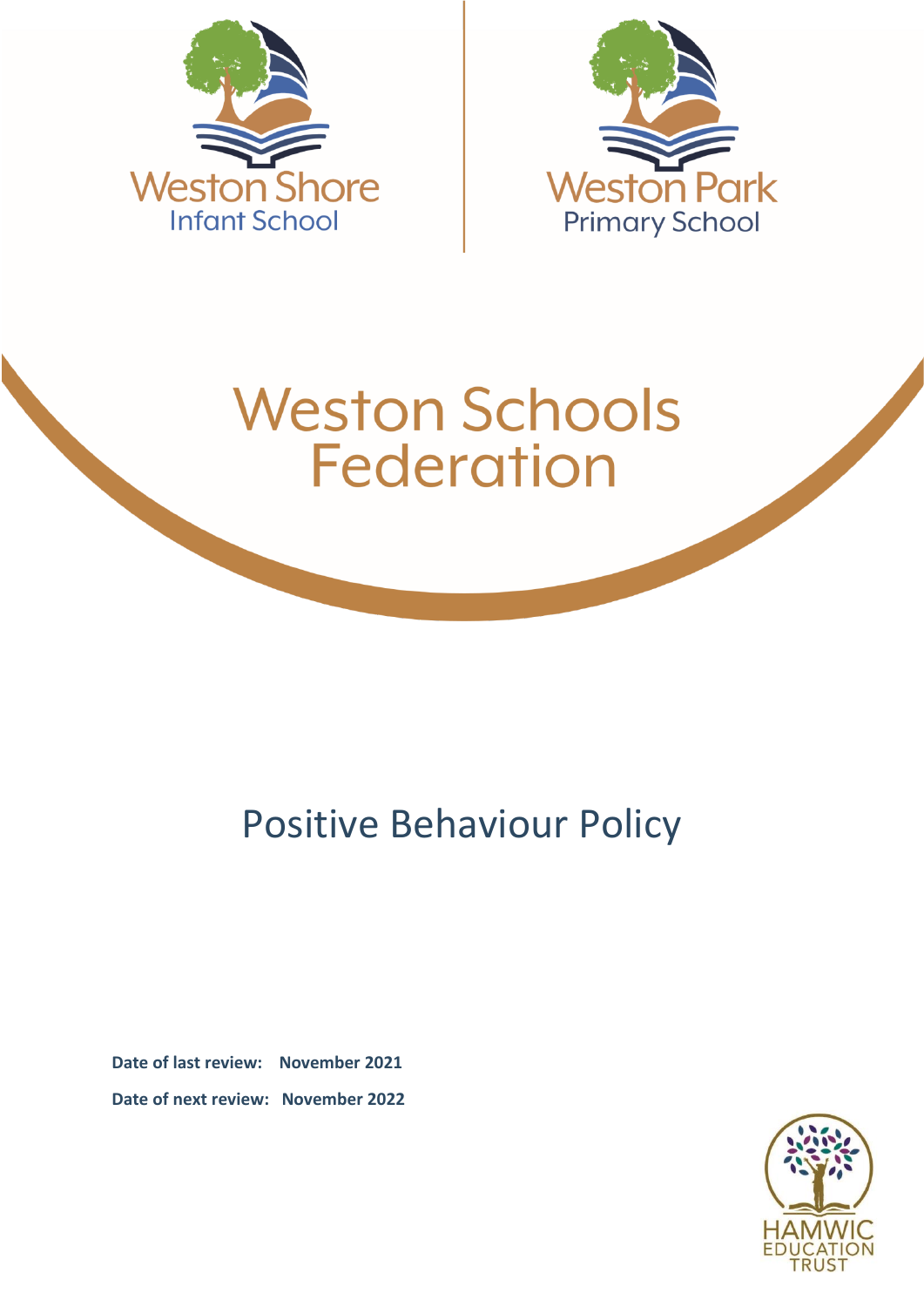#### **POSITIVE BEHAVIOUR POLICY**

# **Aims:**

At Weston Park Primary School and Weston Shore Infant School we want to create and foster a safe, calm environment where everyone feels secure and respected. We want a working environment which encourages pupils and staff to give their best both inside and outside of the school. We believe that good behaviour is based on mutual respect between children and adults. Our expectations are that people treat others the way they would like to be treated themselves.

This policy for Positive Behaviour provides a framework in order to support our pupils and staff to establish and maintain excellent relationships in an atmosphere of encouragement, praise and reward.

Our aim is to foster an inclusive school community where children can learn and develop as confident citizens. We recognise that, within a climate of inclusion, there will be children who need a personalised approach to their specific behavioural needs which is supported via Individual Behaviour Plans (IBP). This policy describes the structures and strategies within the school which, if observed consistently at all times, will enable us to manage the children's behaviour and support the ethos of our school.

All members of the school community are asked to respect each other. In order to make that clear there is also: a staff code of conduct, parent code of conduct and pupil code of conduct.

# **At Weston Park Primary School and Weston Shore Infant School it is of vital importance that:**

- Everyone has high aspirations and tries their best to make sure they achieve their goals.
- Everyone respects their own and other people's property and takes care of books and equipment.
- Everyone is considerate to others when moving around the school by walking carefully and quietly.
- Everyone understands that physical violence is not acceptable, neither is retaliation. Serious incidents may lead to suspension or in more extreme cases permanent exclusion.
- Everyone understands that abusive, racist or homophobic language will not be tolerated in the school.
- Everyone is punctual and attends school to the best of their ability.
- Children do not bring sharp or dangerous objects into school. Children should also not bring toys or expensive personal belongings into school unless permission has been given.
- Children wear the correct school uniform.

# **Classroom Management**

Classroom management and behaviour management within the classroom is the responsibility of the class teacher. Classroom management is key to promoting good behaviour. At Weston Park Primary School and Weston Shore Infant School we expect all classrooms to have:

- A positive classroom tone.
- Clear expectation about learning which are set at an appropriate level for the child.
- Teachers use their personal behaviour management techniques to ensure that there is a calm, positive and productive learning environment

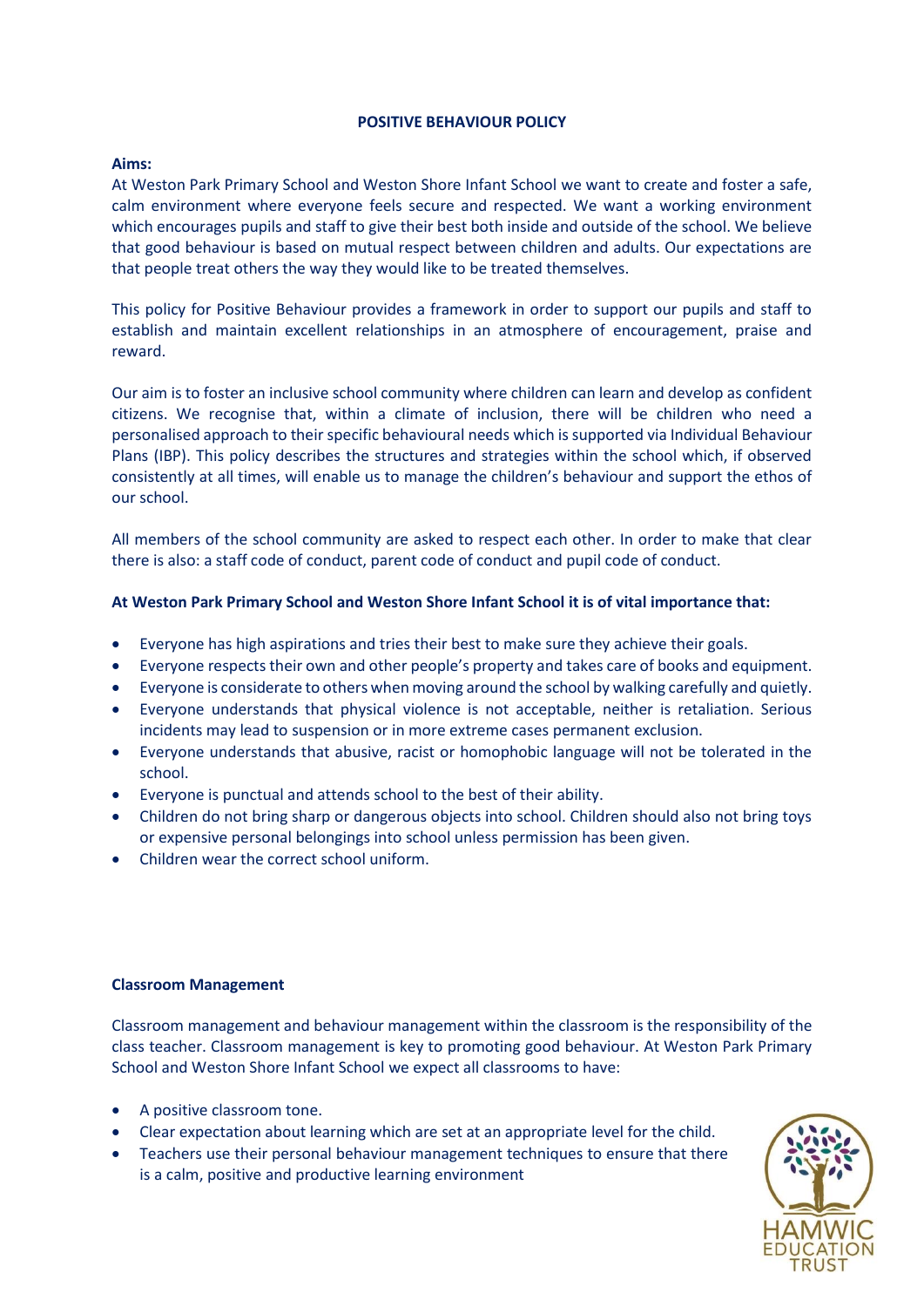- A well-planned environment so that children can move easily and can find resources.
- A time-out area in the classroom for children to 'cool down' called the 'Reflection Zone'.
- Details of pupils (with due regard to information sharing principles) who are being supported with their behaviour which is confidentially accessible for cover/supply teachers so that consistency can be maintained.
- Strategic seating arrangements for children when working at a table or on the carpet
- In assemblies, the Senior Leaders of Weston Park Primary School and Weston Shore Infant School will discuss the Core Values with children and staff will continue these discussions when appropriate. With constant reminders and positive reinforcement, our children will be consistently successful in meeting our behaviour expectations.

# **Core Values**

The aim of the Core Values is to ensure all children understand what is expected of them inside and outside of the school and to give them a visual reminder of what they can do to make Weston Park Primary School and Weston Shore Infant School a happy, safe and positive place to learn.

The Core Values will be displayed in all classrooms and in other communal learning spaces. Should inappropriate behaviour occur, the Core Values can be used as a 'discussion point' between staff and child.

# **At Weston Park Primary School and Weston Shore Infant School the Core Values are:**

| <b>Be Safe</b>        |  |
|-----------------------|--|
| <b>Be Responsible</b> |  |
| <b>Be Respectful</b>  |  |
| <b>Be a Learner</b>   |  |

# **Progression and recognition of age related behaviour expectations**

Every class from Reception to Year 6 will have a display of what each Core Value means for their year group so that the Values are relevant to all pupils across the school at an age specific level.

# **Being consistent**

Children have a need for the world to be as reliable as possible. When staff act consistently and reliably they make the children feel safer and therefore less anxious. This in turn will make it less likely that events of poor behaviour will occur. Using a calm approach when a child is making inappropriate behaviour choices is particularly important. It is far better to allow a child some 'time out' than to engage in a two-way argument where it will escalate the child's behaviours.

# **Model desired behaviour**

It is important for adults within the school to model the kinds of behaviour that they expect from children in terms of respect, concern, fairness, kindness, how to resolve difficulties fairly and amicably. Dealing with difficult behaviour can trigger feelings of

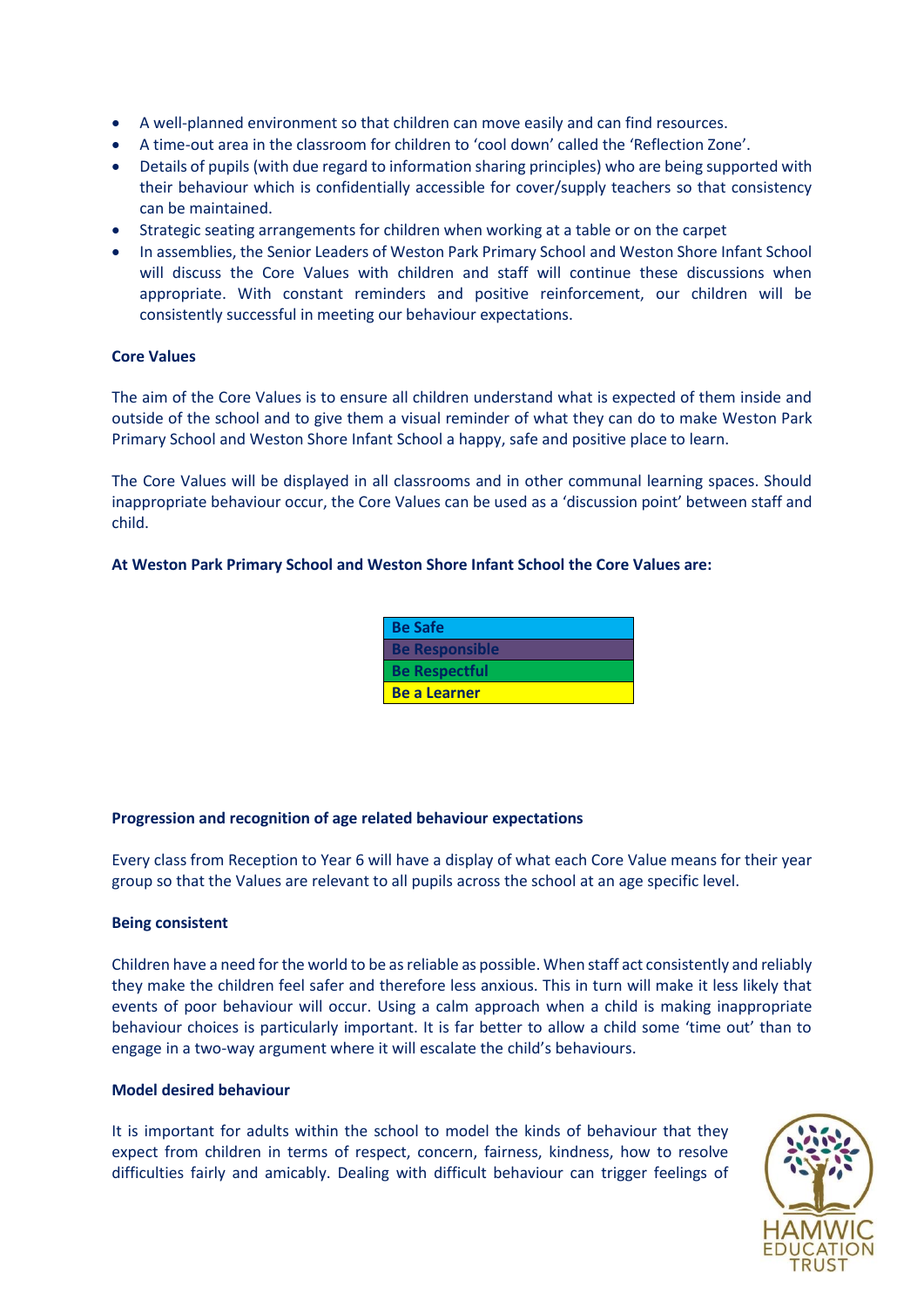anger, irritation, disappointment or even despair; it is better to avoid communicating these feelings. Responses should be low key and matter of fact. Staff will ensure that positive behaviour is acknowledged more often than negative behaviour.

# **The strategy for gaining consistent positive behaviour**

Verbal praise should be evident in every lesson in the school throughout the day. All classes will have a visual display at the front of the classroom that is used to monitor behaviour. This must be used consistently.

The visual display below will be used as the primary behaviour strategy. It is important to us that, as far as possible and practicable, every half day is a new session, a new chance to do well. All children's names are returned to light green at the end of each morning and afternoon session so that children know that they have another opportunity to make good choices. It is also important to highlight that each session is a fresh start, a new chance to succeed, therefore, for the same reasons all children's names are returned to light green if they have been given a 'time out' in either the orange or red zones.

| Gold Zone!                                                                                           |
|------------------------------------------------------------------------------------------------------|
| I have consistently shown the Core Values. I will get a positive postcard home and a gold sticker to |
| share with my parents/carers!                                                                        |
| Dark Green Zone!                                                                                     |
| I have shown the Core Values. I will receive a sticker so I can share my success with my             |
| parents/carers!                                                                                      |
| Light Green Zone!                                                                                    |
| I am ready to show the Core Values!                                                                  |
| I start here every morning, every afternoon and if I have had any 'time out'.                        |
| <b>Warning Zone.</b>                                                                                 |
| I have been given a warning or some reflection time to think about the Core Values. I need to get    |
| back into the Light Green Zone.                                                                      |
| Red Zone.                                                                                            |
| I have to spend some time in the a different class to think about the Core Values. If this continues |
| a member of the Senior Leadership Team will need to talk to me. I need to get back to the light      |
| green zone.                                                                                          |

#### **Celebrating and communicating success**

'Positive postcards' are a clear way for the school to communicate with parents and share **positive** praise. Staff should use their visual display [as shown above] as their first recognition of positive behaviour. At the end of a morning and/or afternoon session children who have been recognised for meeting the Core Values and are placed on dark green or the gold zone.

If a child gets to the 'Dark Green' zone they will receive a dark green sticker.

If a child gets to the 'Gold Zone' they will be given a dark green sticker and a gold sticker.

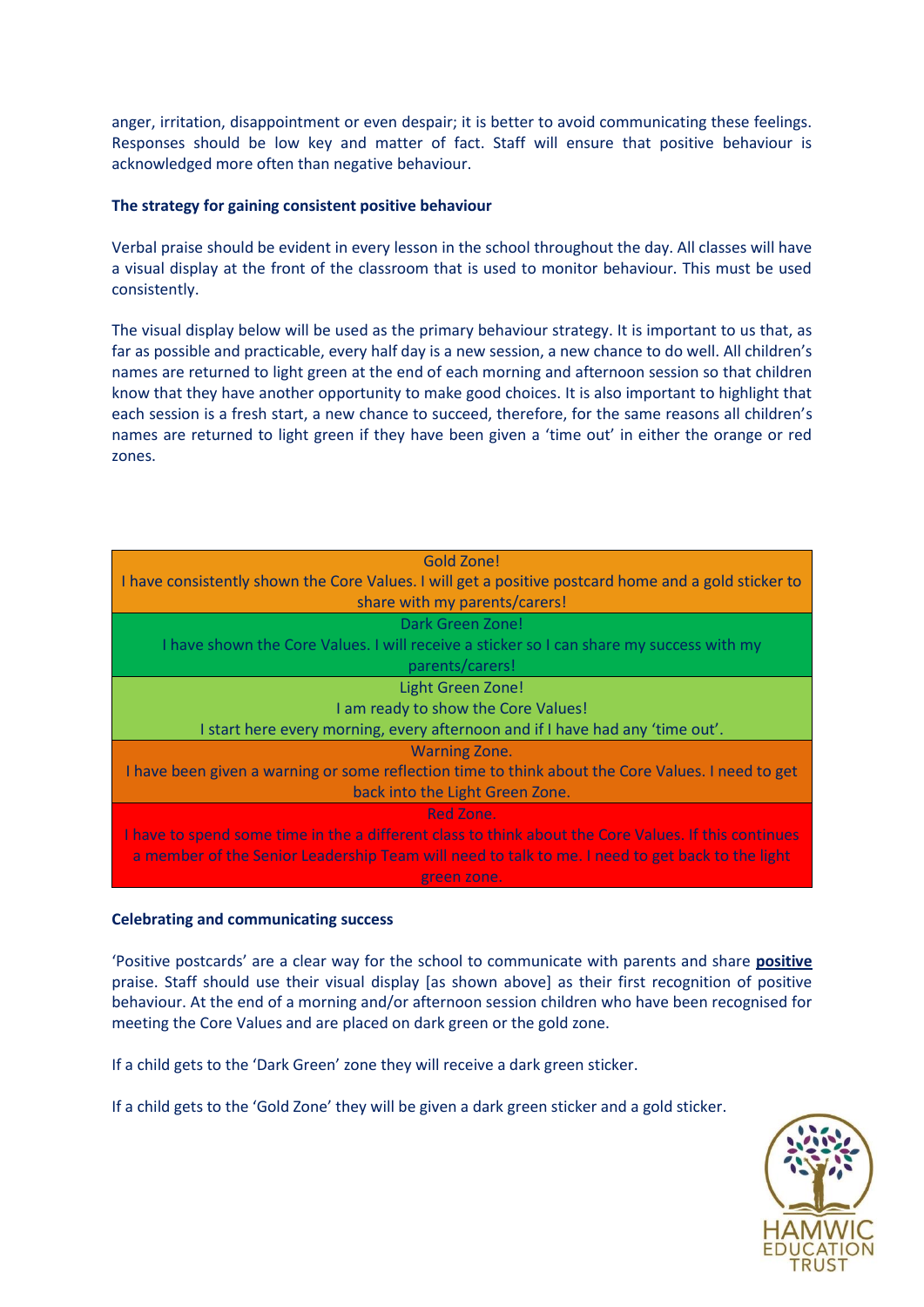Additionally, when children get to the 'Gold Zone' members of staff will be able to issue blue 'positive postcards' that are a written method of communicating successful achievement of our Core Values with parents/carers. For example, if a child is on the 'Gold Zone' at the end of a session for being a great learner they will receive the corresponding postcard. Further, members of the SLT will also issue pink 'positive postcards' as a further method of acknowledging children's achievements. SLT members may also award a pink sticker that celebrates children being seen 'in the moment' respecting the Core Values and being safe, respectful, responsible or being a great learner; pink stickers could therefore be placed on exercise books in recognition of the latter core value being met.

In line with the system above, at break time and lunch time there must be a consistent approach. If there is good behaviour in line with the Core Values the staff may decide to reward a child with a green sticker. This will alert the teacher to the child's good behaviour when they return to their classroom. This does not affect the class chart.

Each week in our Friday Celebration assemblies, one child who has achieved gold at least once in that week from each class, will be celebrated by members of the SLT for meeting the Core Values within their classroom – they will receive our 'Pupil of the Week' certificate. All the children who receive a certificate in assembly will be entered into a half-termly prize draw where they will have the chance of winning a book voucher to spend on a book of their choice. There will be one book voucher awarded each half-term for each year group from Reception to Year 6.

# **Strategies for challenging unacceptable behaviour**

All teaching and non-teaching staff have a commitment to consistent responses to behavioural issues. Staff must follow the schedule of sanctions for unacceptable behaviour – as itemised above. However, staff must report major incidents, e.g. persistent or malicious bullying, racial or sexual harassment to the Senior Leadership Team, the same day that it is discovered. This is considered exceptional and circumvents the classroom system above.

Our staff are committed tackling persistent behavioural problems through the classroom system above in conjunction with the Senior Leadership team, parents/carers and other agencies as appropriate.

In the event that a child is not respecting the Core Values the staff will verbally warn the child that their behaviour is not acceptable and if the response is not positive the child will move into the 'Warning Zone' and then potentially the 'Red Zone' as per the table above. Please note that if a child is in the 'Dark Green' or 'Gold' zone and they make the wrong choice they would be verbally warned and move directly to the 'Orange Zone' if the behaviour persists. Please note the chart is not a ladder.

# **Example behaviours to move into the orange zone may include:**

- Talking (inappropriately i.e. not paying attention to learning) in class
- Making silly noises
- Not listening
- Inappropriately calling out
- Disrupting the learning of others
- Refusing to work
- Not lining up appropriately
- Arguing with peers/adults
- Ignoring adults
- Defiance

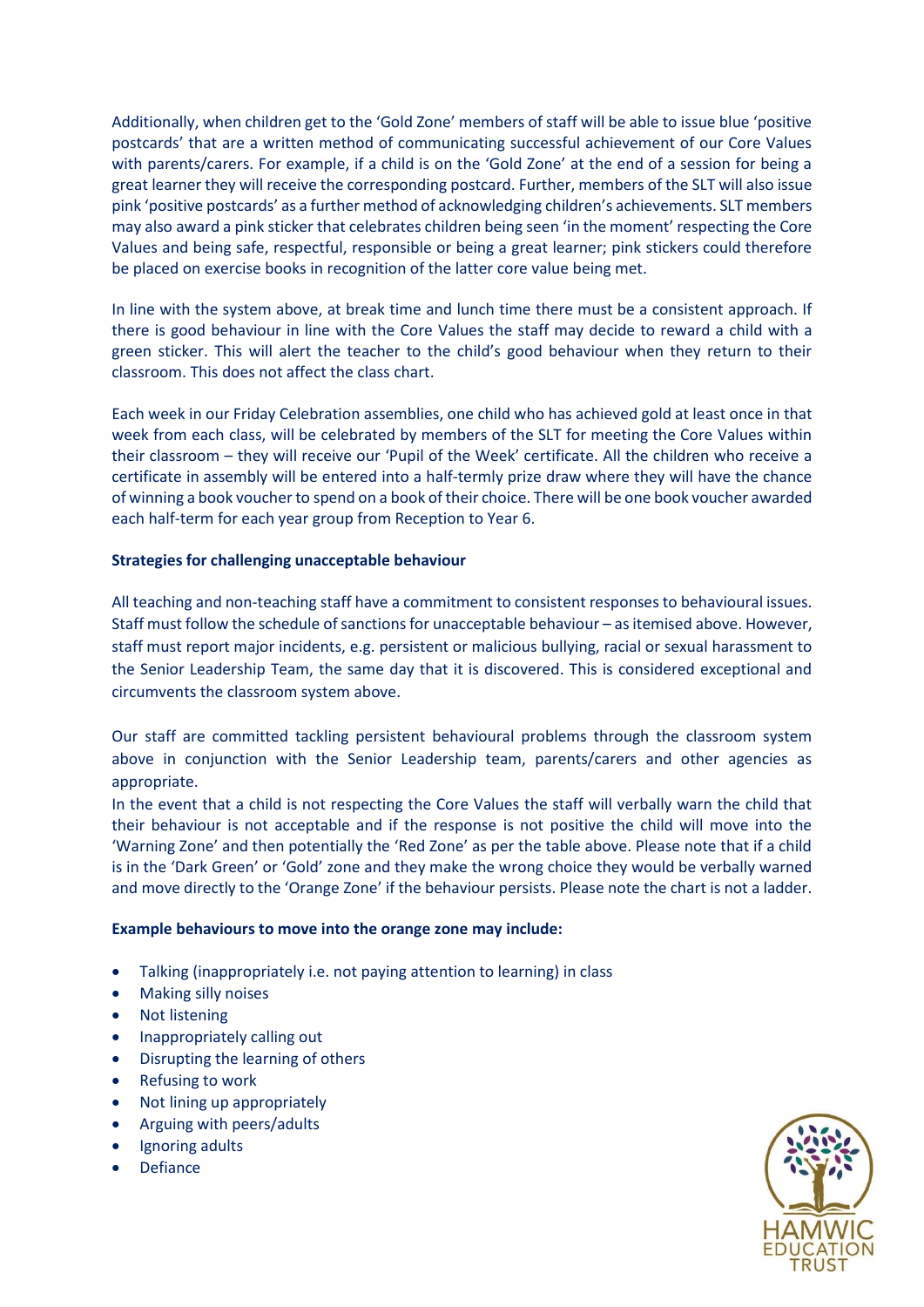Generally not being safe, responsible, respectful or a good learner.

The child will then be expected to move to the 'Reflection Zone' within the classroom. A child moved to the 'Orange Zone' must reflect for 5 minutes. During their reflection time a child should read the differentiated, age-appropriate Core Values and then return to their class-work so as not to fall behind. When the child returns they should return to the 'Light Green' zone.

# **Example behaviours to move from the orange zone to the red zone may include:**

If a child is persistently disruptive in class, despite having 'time out' in the 'Reflection Zone' then that child should reflect in another classroom. It is better to remove a child sooner than allow a situation to escalate so it may be deemed appropriate to move a child to a different safe space. The attention of an audience will often prolong the incident. When the child returns, he/she should be made to feel welcome in class, give a 'fresh start' and encouraged to make positive choices by acting appropriately and following the Core Values.

The teacher/teaching assistant/pastoral care worker will be responsible for recording the incident in the conduct log. It should be recorded as fact without opinion or in an emotive way. If a child movies into the 'Red Zone' a member of staff should contact the parent/carer.

# **Highly unacceptable, inappropriate behaviour**

Despite the system of sanctions and rewards there may be those children who act in challenging, aggressive and violent ways. The following offers guidance in dealing with these children:

- The walkie-talkie's should be used to radio for support from the Pastoral Support Team or the Senior Leadership Team. Again, there must be due regard to information sharing principles. If the walkie-talkie is used by a teacher, the child is automatically given a 5-minute reflection/lost learning time to make up during a subsequent break, lunch or after-school; if further time is needed to resolve the matter any additional time is added to the automatic tariff. This 'lost time' will usually be made up the same day. However, on occasion, depending on what is possible and practicable, the child could be required to make up this 'lost' time on a following day.
- Always avoid confrontation wherever possible. Only confront if you feel able to control the situation and are clear about what you intend to achieve.
- Wherever possible, it is advisable to have a second adult present in any confrontational situation.
- Encourage the child to leave the classroom in order to discuss the incident and give the child time to calm down and reflect on their behaviour.
- Incidents of highly unacceptable, inappropriate behaviour should be logged on the school's conduct log. They should be logged as facts only. Staff completing this will have due regard for information sharing principles.

# **Communicating with Parents/Carers**

In the event of a child being moved to the 'Red Zone' then the class teacher will contact their parents/carers on that day to communicate directly the nature of the incident and the manner in which it was resolved.

# **Suspension (formerly Exclusions)**

We are an inclusive school and will work hard to develop strategies to include all children. However, in extreme cases, the school will use suspensions (formerly exclusions) to maintain the health and safety of all our community. This is in a small minority of cases

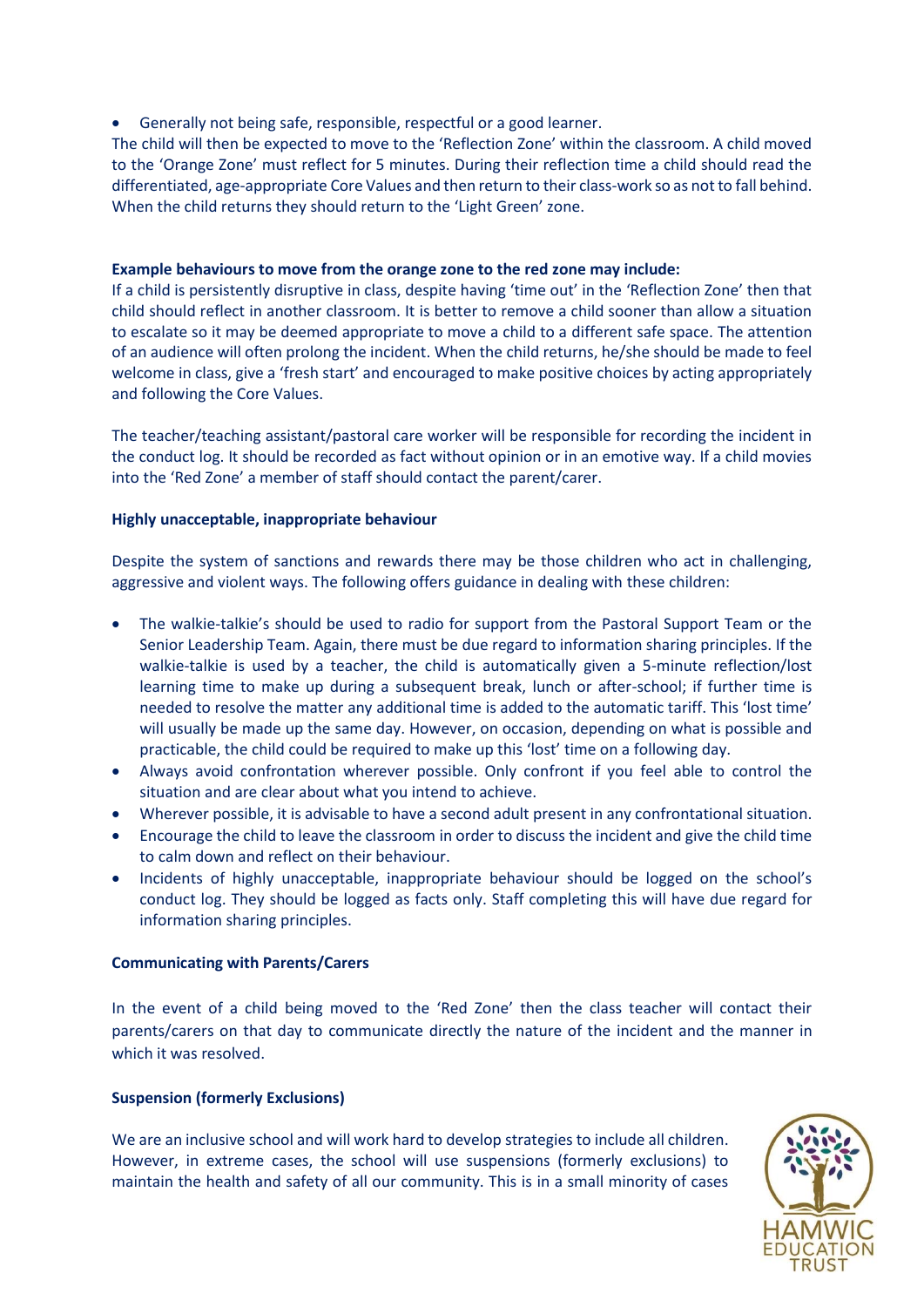and is used either in the case of extreme events or persistent misbehaviour when the child has not responded to other strategies employed.

#### **Internal Suspesion (formerly) Exclusion**

This is within the school and means removing a child from their class to another class, a senior member of staff or the Pastoral Team for a period of time. This allows a child time to reflect upon their recent behaviour. Internal suspension (formerly exclusion) will be at the discretion of SLT and will be in response to a culmination of behaviour incidents or a serious single incident. Parents will be informed appropriately about the behaviours relating to and the decision regarding to any internal suspension (formerly exclusion). Work will be provided for the child to complete for the period of the internal suspension (formerly exclusion).

#### **'Reflection' time**

Children may be requested to remain in school after 3.15pm due to poor and disruptive behaviour or lost learning time. This decision will be made by the head teacher and the decision will be communicated to the parents/carers of the child concerned. On occasion, depending on what is possible and practicable, the child could be required to make up for this time the following day.

Where this becomes more of a persistent issue an IBP will be written to support the child.

#### **Reflection time – break / lunchtimes**

Children may be requested to access alternative provision during these times if they demonstrate poor conduct, such as accessing lunch clubs or pastoral support. Repeated or serious incidents of poor conduct can result in internal suspension (formerly exclusion) from lunchtime whole school provision. These decisions will be made by the head teacher in order to support children developing more positive behaviour.

#### **A Fixed Term Suspension (formerly Exclusion)**

Suspension (formerly Exclusion) is a final resort. This is considerably more severe than an internal suspension (formerly exclusion), where a child is asked to stay at home for an agreed period of time. Only the head teacher can suspend (formerly exclude) children externally. A child can be suspended for a maximum of 45 days in any school year. When deciding upon the fixed length of the suspension (formerly exclusion) the head teacher will take into account the incident, previous suspensions (formerly exclusions) and all strategies used prior to the incident. Work will be provided for the suspended (formerly excluded) child to complete at home. The child is not permitted to be in public areas in school hours during the suspension (formerly exclusion). Following a fixed term suspension (formerly exclusion), there will be a reintegration meeting involving the school, child and parent/carer(s). The purpose of the meeting is to work in partnership with the School and Families, in order to assist the pupil with their improvement.

Specific behavioural targets will be set for the pupil and agreed with the Parent/Carer and captured through a review of the child's IBP or the need to capture individual needs via a new IBP.

Suspensions (formerly Exclusions) are at the discretion of the head teacher and they can exclude a child for the reasons listed below although this list is not exhaustive and there

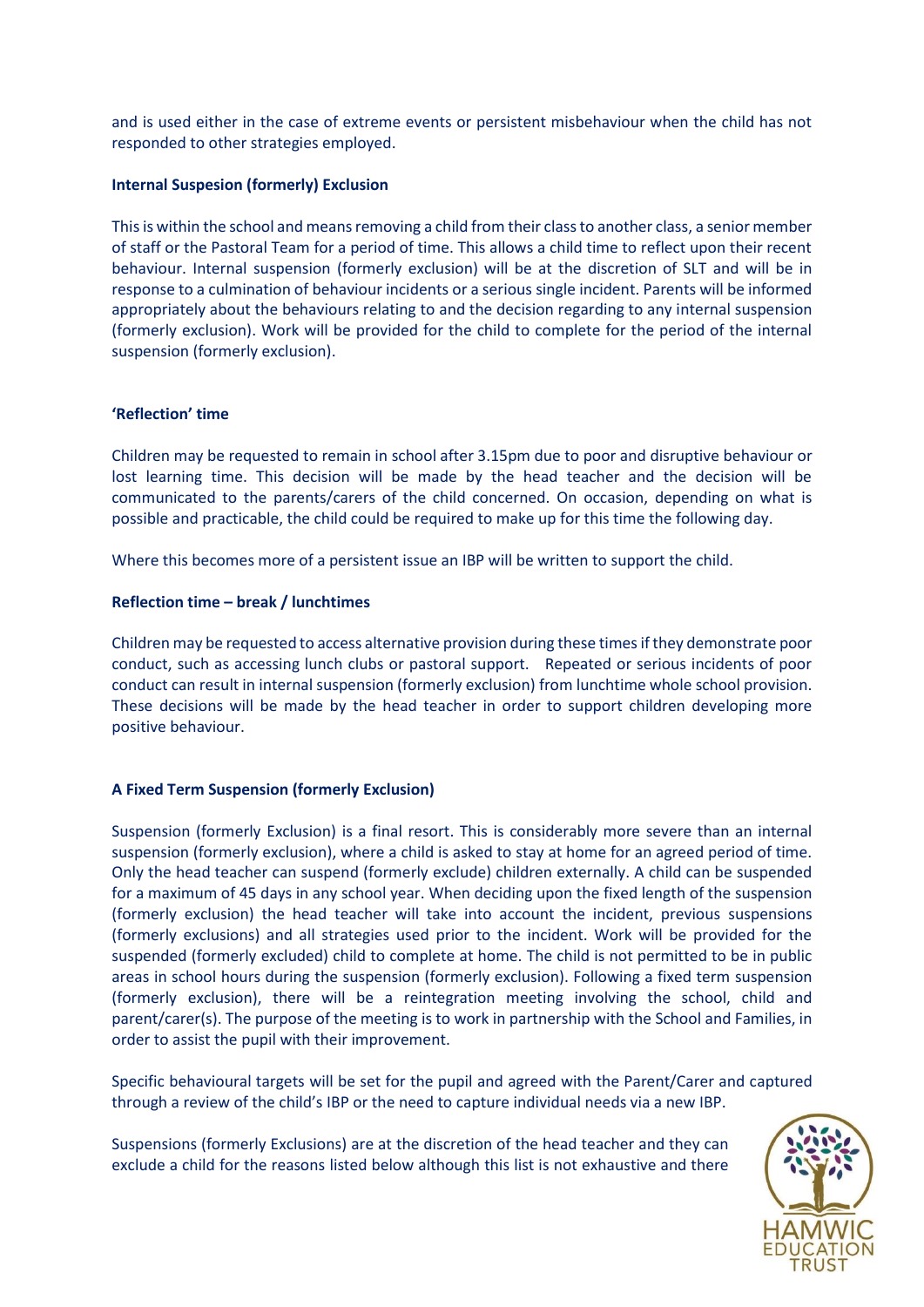may be other situations where the head teacher makes a professional judgement that a suspension (formerly exclusion) is the appropriate sanction:

- A serious violent act towards other children
- A serious violent act towards a member of staff
- For posing a serious threat to others
- Consistently disrupting learning, despite interventions put in place
- Consistently ignoring instructions by adults and therefore making it impossible to return to class
- Repeated acts of aggression toward other pupils
- Repeated acts of bullying towards another child/ren including acts of racism, homophobic bullying etc.
- Theft
- Damage to property
- Indecent behaviour
- Leaving the classroom or school building without permission

If fixed term suspensions (formerly exclusions) fail to modify a child's behaviour the school will work with outside agencies to support the child being given a fresh start in a new school, via a managed move, to avoid a permanent suspension (formerly exclusion).

Parents will be contacted and informed in writing about the behaviours relating to and the decision regarding to any suspension (formerly exclusion).

The Governors will review promptly all permanent suspensions (formerly exclusions) from the school and all fixed term suspensions (formerly exclusions). This will be reported on in the head teacher's report to Governors.

# **Conduct of pupils outside the school gates**

In line with Department for Education guidance – Behaviour and Discipline in Schools – January 2016 the school has the power to discipline pupils for "misbehaviour when the pupil is":

- Taking part in any school-organised or related activity
- Travelling to and from school
- Wearing school uniform
- Guilty of potentially damaging the reputation of the school

# **School trips**

If a pupil's behaviour before a trip is consistently unacceptable and they continue to exhibit highly inappropriate behaviour, they will not be permitted on a trip unless accompanied by a parent/carer who must be approved by the school. The school reserves the right at any time to withdraw any pupil from a trip if they are involved in any behaviour which we deem does not live up to our school code of conduct. The pupil will be offered an alternative classroom in which to learn for the time in which the trip is taking place. This decision will be made by a member of the school Senior Leadership Team and the parents/carers will be informed five days before the trip or activity if there are concerns regarding behaviour.

# **Preventing bullying and cyber-bullying**

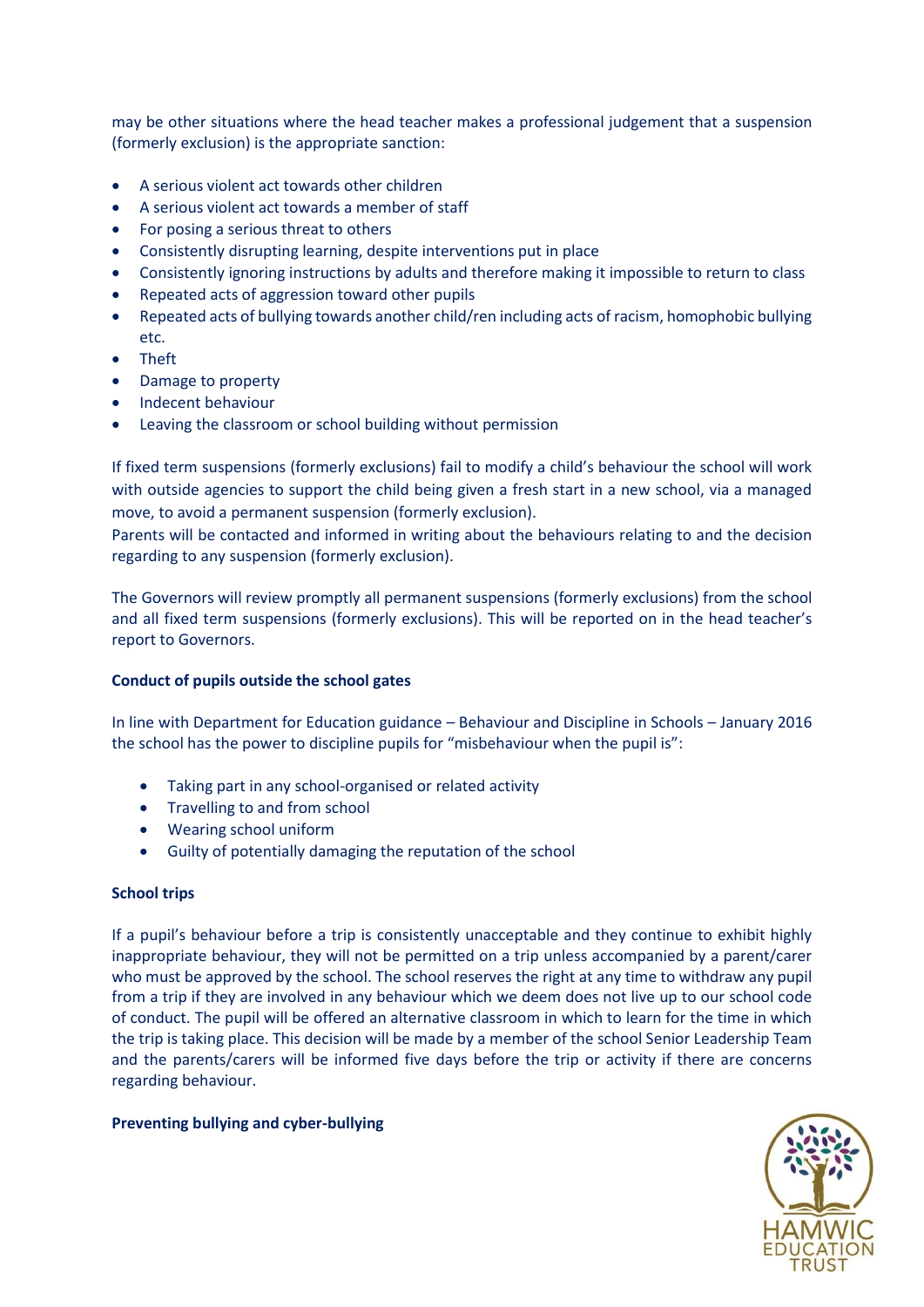At Weston Park Primary and Weston Shore Infant School we have a clear approach to managing any concerns related to bullying, cyberbullying – including prejudice based and discriminatory bullying. We deem such behaviours as wholly unacceptable and will deal with any such incidents accordingly. Likewise, we acknowledge that moving forwards both the victim and the perpetrator may benefit from further support and input to address what has happened and to support them.

# **Bullying**

Weston Park Primary School and Weston Shore Infant School has a separate bullying policy that can be found via the school website or school offices and this should be read alongside the schools positive behaviour policy. We uphold a zero-tolerance approach to bullying and will always deal with any reports around bullying seriously and ensure the right plan of support is in place going forwards (for both victim and perpetrator).

# **Cyberbullying**

Central to the Schools' anti-bullying policy is the principle that 'bullying is always unacceptable' and that 'all pupils have a right not to be bullied'. The Schools also recognises that it must take note of bullying perpetrated outside school which spills over into the school; therefore, once we are aware we will respond to any cyber-bullying we become aware of carried out by pupils when they are away from the site. Cyber-bullying is defined as "an aggressive, intentional act carried out by a group or individual using electronic forms of contact repeatedly over time against a victim who cannot easily defend himself / herself."

By cyber-bullying, we mean bullying by electronic media:

- Bullying by texts or messages or calls on mobile phones
- The use of mobile phone cameras to cause distress, fear or humiliation
- Posting threatening, abusive, defamatory or humiliating material on websites, to include blogs, personal websites, social networking sites
- Using e-mail to message others
- Hijacking/cloning e-mail accounts
- Making threatening, abusive, defamatory or humiliating remarks in on-line forums.

Cyber-bullying may be at a level where it is criminal in character. It is unlawful to disseminate defamatory information in any media including internet sites. Section 127 of the Communications Act 2003 makes it an offence to send, by public means of a public electronic communications network, a message or other matter that is grossly offensive or one of an indecent, obscene, or menacing character. The Protection from Harassment Act 1997 makes it an offence to knowingly pursue any course of conduct amounting to harassment.

If we become aware of any incidents of cyberbullying, we will need to consider each case individually as to any criminal act that may have been committed. The school will pass on information to the police if it feels that it is appropriate or are required to do so.

# **Our schools will deal with bullying / cyberbullying by:**

- Making sure that, in line with the Behaviour Policy, we promote the school's agreed Core Values: Be Safe, Be Responsible, Be Respectful, Be a Learner
- Ensuring that the whole school understands what bullying means, what a victim is, what bullying behaviour is, and what a bystander is

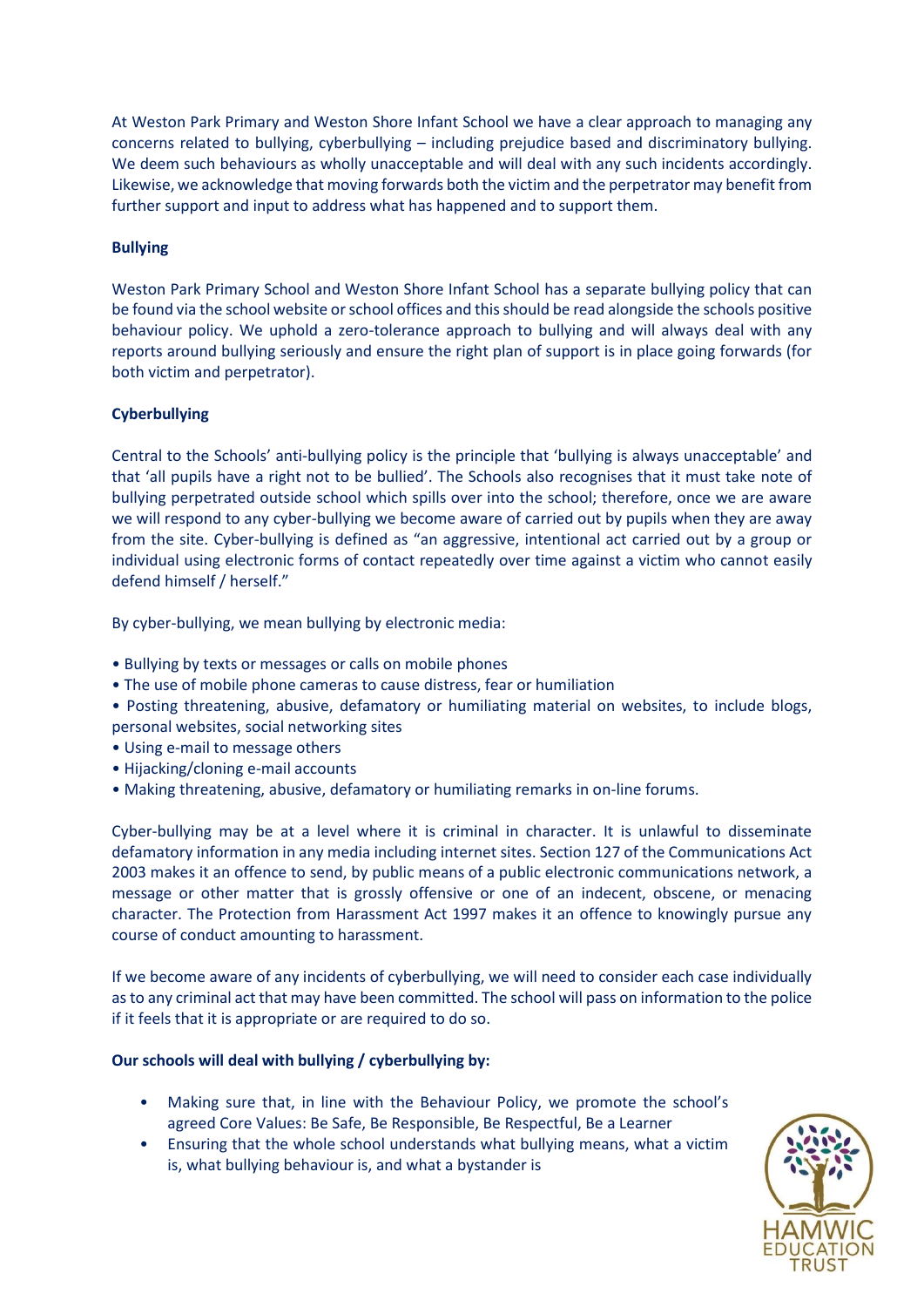- Making clear that a zero-tolerance approach to bullying is in place in school
- Encouraging children to report incidents without feeling they are telling tales
- Taking incidents seriously, investigating and if necessary, acting upon them quickly and fairly
- The behaviour policy for pupils and staff setting out clear guidelines for managing pupil behaviour both in the playground and in the classroom
- Rewarding positive behaviour and relationships as outlined in our behaviour policy
- Providing learning, intervention, and restorative practices to support both the victim and perpetrators in order to remedy the behaviour

# **Prejudice based abuse**

Prejudice based abuse or hate crime is any criminal offence which is perceived by the victim or any other person to be motivated by a hostility or prejudice based on a person's real or perceived: Disability / Race / Religion / Gender identity / Sexual orientation. Although this sort of crime is collectively known as 'Hate Crime' the offender doesn't have to go as far as being motivated by 'hate', they only have to exhibit 'hostility'. This can be evidenced in a number of ways as detailed in our antibullying policy, safeguarding and child protection policies.

# **As a school we will respond by:**

- clearly identifying prejudice-based incidents and hate crimes and monitor the frequency and nature of them within the schools
- taking preventative action to reduce the likelihood of such incidents occurring
- providing regular reports of these incidents to the Governing Body
- ensuring that staff are familiar with formal procedures for recording and dealing with prejudice-based incidents and hate crimes, especially those that need to be referred on to other agencies (such as the police) and are outside the remit of the school behaviour policy to manage
- supporting both the victim and the perpetrator of the incident with further intervention and with a range of restorative practices to address bullying and prevent it happening again.